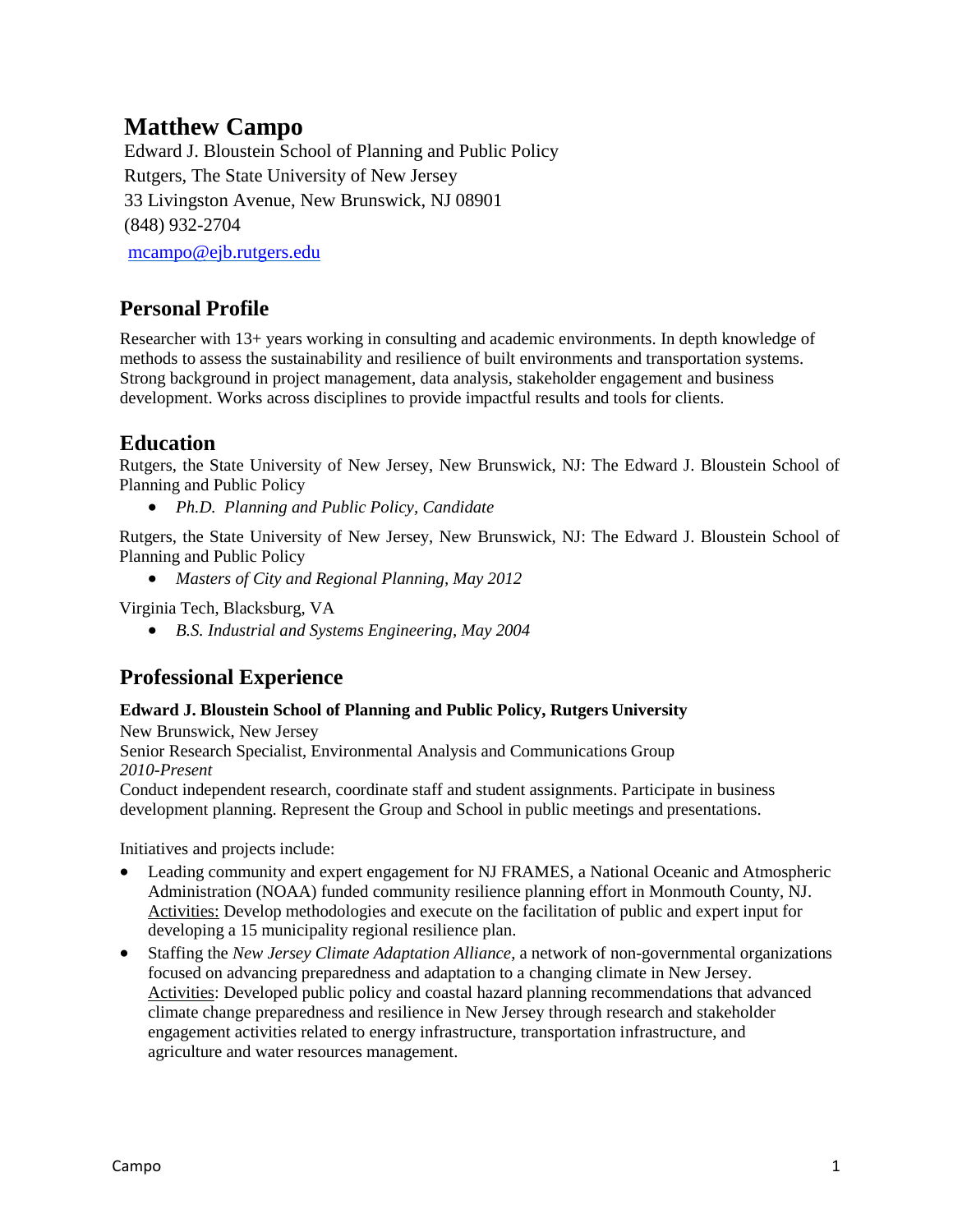Researching needs of water-dependent stakeholders to enhance the effectiveness of the Port Tomorrow resilience planning tool and other NOAA resources to enhance the resilience of coastal communities.

Activities: Conduct interviews and focus groups to produce recommendations and tools for port and community planning and systems deployment to a national scale.

- Managing efforts to engage stakeholders to support development of the Mid-Atlantic Ocean Planning Portal, an online toolkit that consolidates available data to support government and public initiatives to visualize and analyze ocean resources and human use information in partnership with NOAA and the *Mid-Atlantic Regional Council on the Oceans* (MARCO) Achievements: Developed analyses and maps; and facilitated workshops to support the Mid-Atlantic Ocean Data Portal to create marine spatial planning analyses for use in a web-based planning tool.
- Performed research tasks for the US Environmental Protection Agency Pollution Prevention program to assist in targeting technical assistance for facilities vulnerable to flooding with consideration of climate change impacts and sea level rise. Activities: Compiled and analyzed environmental reporting, land use, permit and associated facility information to determine critical attributes for screening target facilities for technical assistance.
- Provided support to the Mid-Atlantic Regional Council on the Oceans (MARCO) to advance coastal resilience, working with the *MARCO Climate Change Action Team*. Achievements: Facilitate dialogue of representations from five states to the regional Climate Change Action Team as part of a strategic planning effort to identify priority trans-boundary climate change impacts in the region as priorities for MARCO involvement.
- Worked in partnership with the Rutgers Center for Green Building with analyses to evaluate the impacts of Energy Benchmarking and Disclosure legislation on private sector actors across the United States on behalf of the US Department of Energy. Activities: Conducted interviews and focus groups to produce recommendations and templates for impactful dissemination of benchmarking data and analyses through federal agencies and the
- Institute for Market Transformation. • Performed research tasks and data analysis to support the Department of Homeland Security for the project Supporting Secure and Resilient Inland Waterways. The project seeks to develop a prototype decision support system to provide alternatives available for offloading critical barge cargo in the event of a catastrophic disaster on domestic inland waterways.

Achievements: Produced a prototype geospatial model for decision support and developed methods for understanding critical infrastructure attributes for emergency capacity.

### **Ernst & Young**

New York, NY

Manager, Real Estate Advisory Services *2009-2010*

Served as a manager in the consulting practice, supervising project staff and conducting business development activities.

- Led teams of junior analysts in developing and implementing occupancy cost reduction and outsourcing strategies for corporate clients related to facilities services, workplace design, transaction management and project management.
- Managed the analysis of a global outsourcing process and location strategy for a Fortune 500 professional services organization.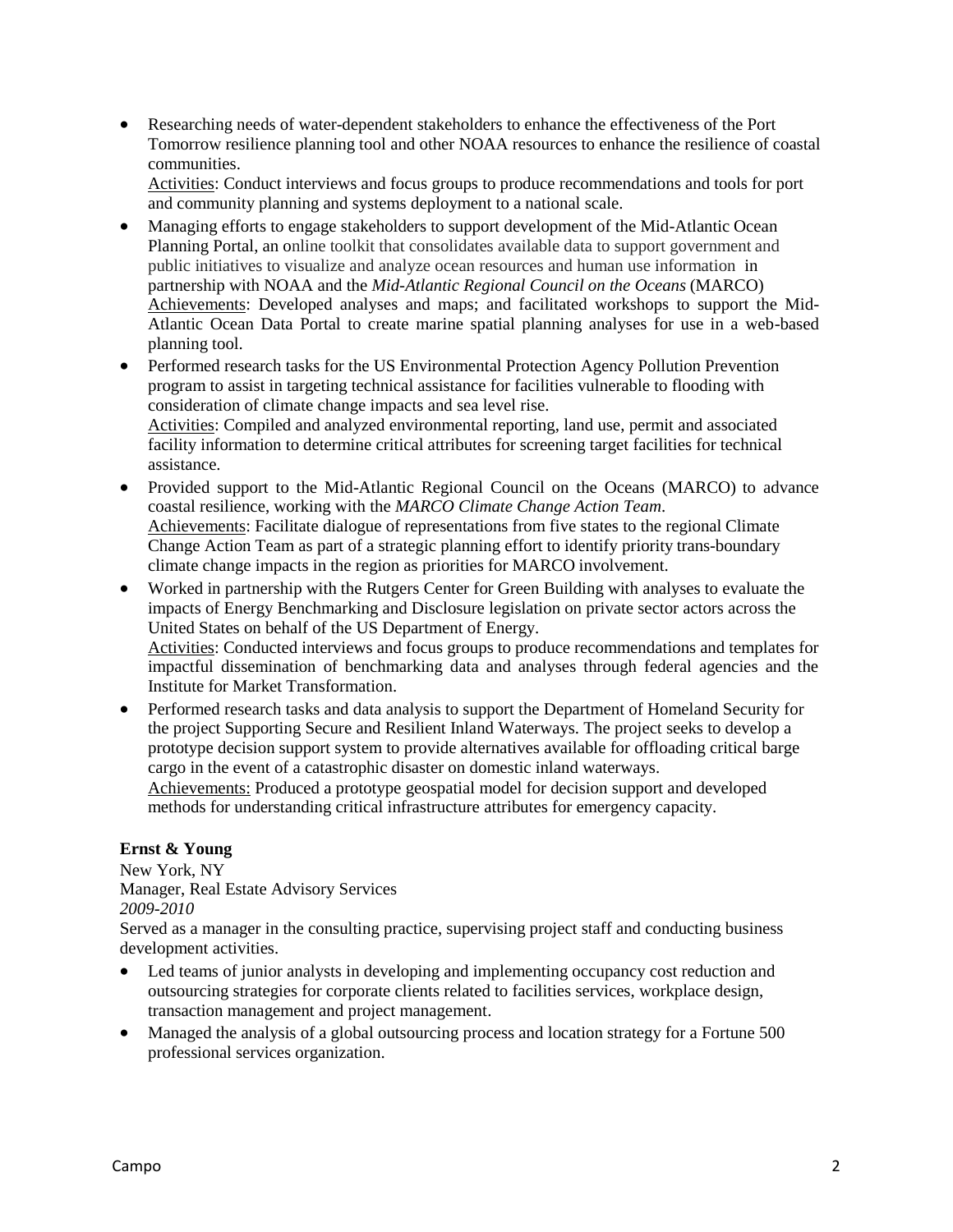### **Transystems**

New York, NY Senior Real Estate Consultant *2007-2009*

Responsible for creating real estate valuation, financial analysis and market analysis tools and models for developers and shippers.

- Performed financial and operational analyses related to consumer demographics, goods movement, infrastructure capabilities, and labor considerations for US based industrial developers and manufacturers.
- Created short and long-term strategies for public and private investors in industrial real estate focused on goods movement trends, changing infrastructure capabilities, and the resulting effects on domestic real estate markets

#### **Ernst & Young**

New York, NY Senior Consultant, Real Estate Advisory Services *2004-2007*

Performed analyses, supervised junior project staff and conducted business development activities.

- Performed labor market analysis, business incentives research, location screening and financial modeling for clients interested in locating:
	- Manufacturing facilities in the United States, Eastern Europe and Southeast Asia
	- Commercial office facilities in the United States
	- Business process outsourcing facilities in North America, Latin America, Europe and Asia
- Led teams of junior analysts in developing real estate occupancy cost reduction and strategies for corporate clients related to facilities services, workplace design, transaction management and project management
- Created corporate real estate policies and financial compliance procedures for clients in the financial services, pharmaceutical, hospitality and education industries

## **Teaching**

#### *Undergraduate Courses*

Research Methods in Policy, Health, and Administration (Instructor), Managerial Epidemiology (TA), Introduction to Planning, Policy, Public Health (TA)

## **Service and Professional Activities**

- Transportation Research Board Freight and Marine Young Members Committee, 2013 Present, Co-Chair, 2015 – Present
- Association of Collegiate Schools of Planning (ACSP), Member 2015-present
- American Planning Association (APA), Member 2010-present
- Journal Referee
	- Transportation Research Part D: Transport and Environment.
	- Journal of Planning Education and Research
	- Transportation Research Record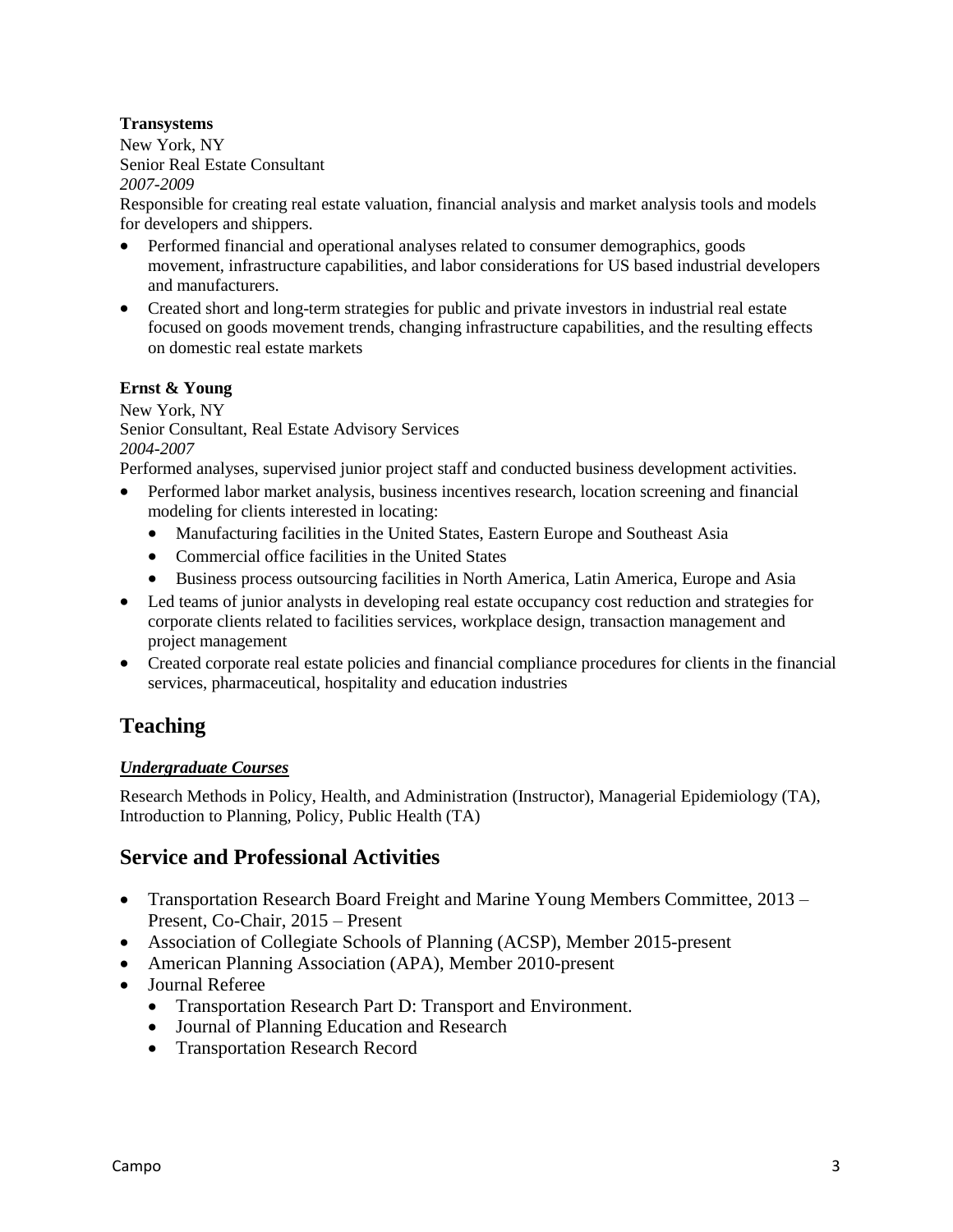### **Peer Reviewed Journals**

Lathrop, R. G., Odell, J., MacDonald, T., Vilacoba, K., Bognar, J., Trimble, J., . . . Campo, M. (2017). The Role of Mid-Atlantic Ocean Data Portal in Supporting Ocean Planning. *Frontiers in Marine Science, 4*(256). doi:10.3389/fmars.2017.00256

Campo M. Mayer H. and Rovito J. (2012) Supporting Secure and Resilient Inland Waterways: Decision Framework for Evaluating Offloading Capabilities at Terminals During Catastrophic Waterway Closures. *Transportation Research Record.* 2273:10-17.

### **Book Chapters**

Greenberg, M. R., Coon, M., Campo, M., & Whytlaw, J. (2017). Finding locations for endurably objectionable energy-related facilities: the CLAMP policy. In S. Bouzarovski, M. J. Pasqualetti, & V. Castan Broto (Eds.), *The Routledge Research Companion to Energy Geographies* (pp. 234-247). New York: Routledge.

Campo, M., Greenberg, M., Mayer, H., & Lowrie, K. (2014). The Challenges of Obtaining Credible Data for Transportation Security Modeling. In C. Brown, K. Peters, & K. Nyarko (Eds.) *Cases on Research and Knowledge Discovery: Homeland Security Centers of Excellence* (pp. 1-19). Hershey, PA: Information Science Reference. doi:10.4018/978-1-4666-5946-9.ch001

### **Professional Reports and Publications**

Kaplan, M.B., Campo, M., Auermuller, L., Herb, J. (2016) *Assessing New Jersey's Exposure to Sea-Level Rise and Coastal Storms: A Companion Report to the New Jersey Climate Adaptation Alliance Science and Technical Advisory Panel Report.* Retrieved from <http://dx.doi.org/doi:10.7282/T3765HK2>

Kopp, R. E., Broccoli, A., Horton, B. P., Kreeger, D., Leichenko, R., Miller, J. A., Miller, J.K., Orton, P., Parriss, A., Robinon, D.A., Weaver, C.P., Campo, M., Kaplan, M.B., Buchanan, M.K., Herb, J., Auermuller, L., Andrews, C. J. (2016). *Assessing New Jersey's Exposure to Sea-Level Rise and Coastal Storms: Report of the New Jersey Climate Adaptation Alliance Science and Technical Advisory Panel.* Retrieved fro[m http://dx.doi.org/doi:10.7282/T3ZP48CF](http://dx.doi.org/doi:10.7282/T3ZP48CF)

Campo, M., Herb, J., Grannis, J., & MacDonald, A. (2015). *Advancing Preparedness of Climate Change Impacts on Coastal Communities in the Mid-Atlantic: MARCO Climate Preparedness and Hazard Resilience Capacity*. NOAA Office for Coastal Management, Retrieved from [http://midatlanticocean.org/wp-content/uploads/2016/03/Advancing-Preparedness-of-CC-Impacts-on-](http://midatlanticocean.org/wp-content/uploads/2016/03/Advancing-Preparedness-of-CC-Impacts-on-Coastal-Communitites-in-the-MidA_Rutgers-FINAL.pdf)[Coastal-Communitites-in-the-MidA\\_Rutgers-FINAL.pdf.](http://midatlanticocean.org/wp-content/uploads/2016/03/Advancing-Preparedness-of-CC-Impacts-on-Coastal-Communitites-in-the-MidA_Rutgers-FINAL.pdf)

Carnegie, J., Herb, J., & Campo, M. (2014). *Post Sandy Policy Gaps and Responses.* Prepared for The Fund for New Jersey. Edward J. Bloustein School of Planning and Public Policy; Rutgers, The State University of New Jersey.

New Jersey Climate Adaptation Alliance (NJCAA). (2014). *Resilience. Preparing New Jersey for Climate Change: Policy Considerations from the New Jersey Climate Adaptation Alliance*. Edited by Matt Campo, Marjorie Kaplan, Jeanne Herb. New Brunswick, New Jersey: Rutgers University.

New Jersey Climate Adaptation Alliance (NJCAA). (2013). *Resilience. Preparing New Jersey for Climate Change: A Gap Analysis from the New Jersey Climate Adaptation Alliance.* Edited by Matt Campo, Marjorie Kaplan, Jeanne Herb. New Brunswick, New Jersey: Rutgers University.